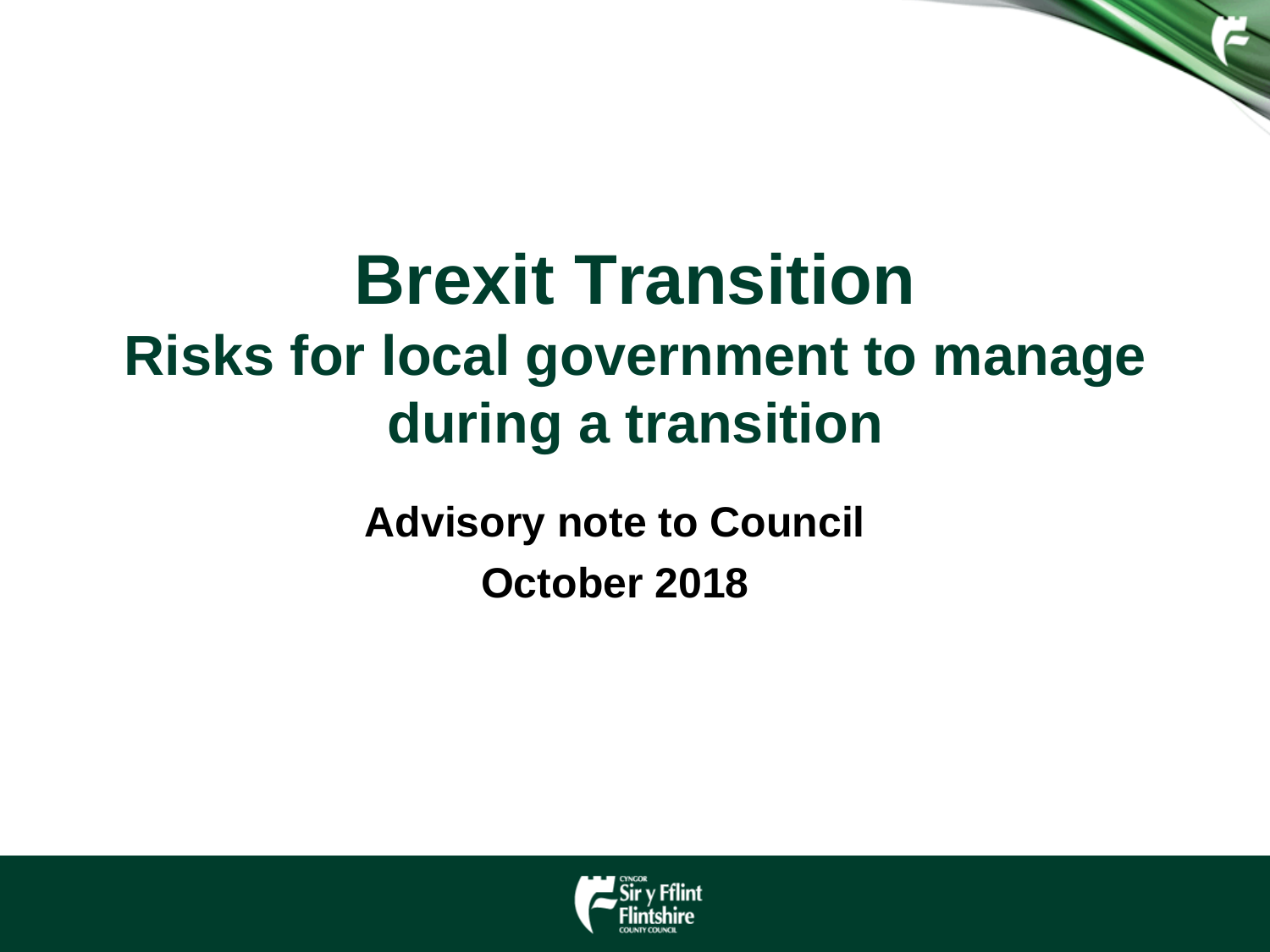### **Context**

- » The transition period following departure from the European Union as a full member will pose risks for the public services to manage. These risks might vary dependent on the detail of the final agreement but will still be present
- » Governments are planning for the transitional risks
- » The support of local government is being sought at UK and Wales levels
- » National partnership arrangements include COBRA (UK Government), a Welsh equivalent noting that civil contingencies is a recently devolved function, and at regional Local Resilience Forum level

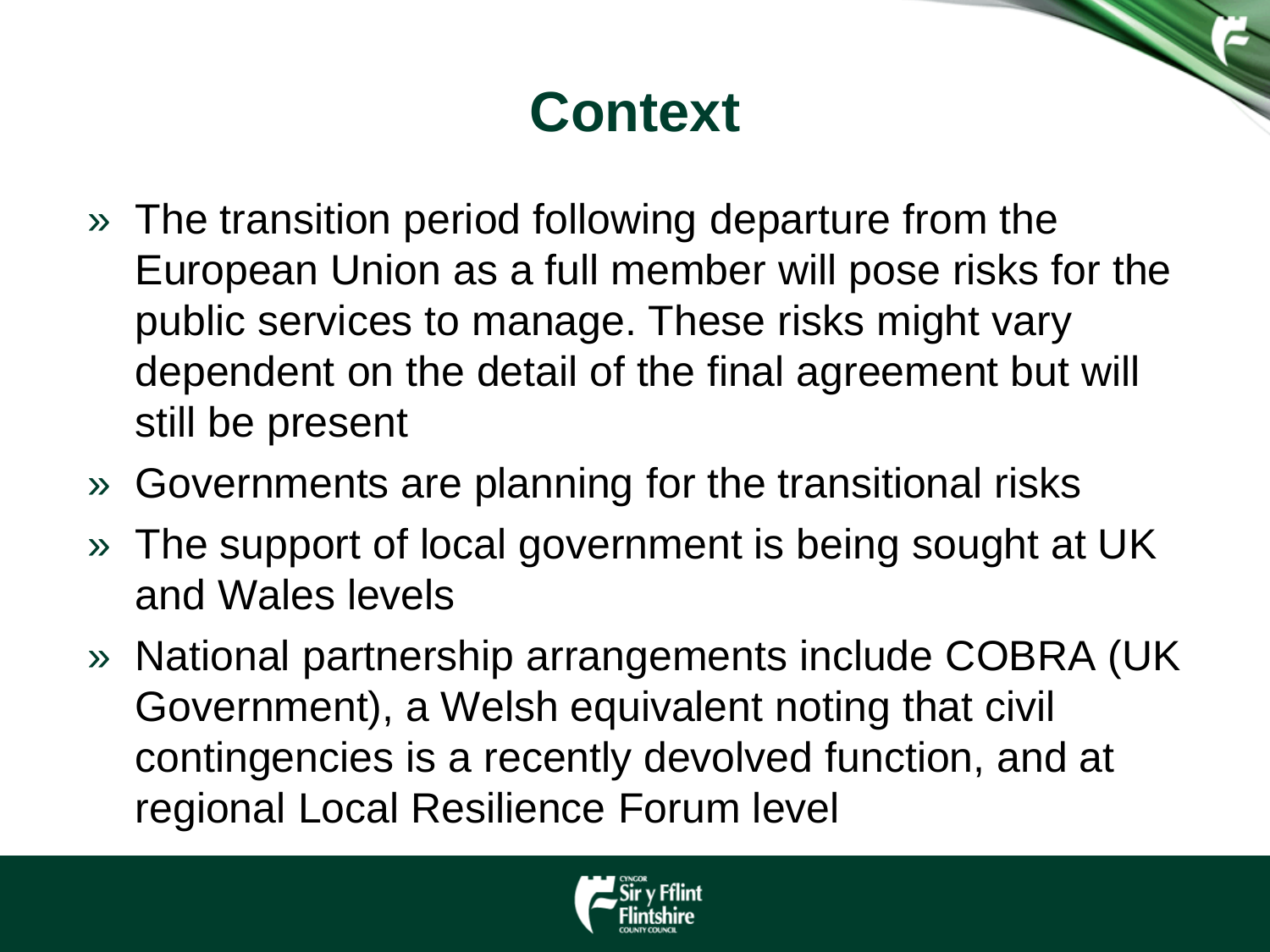### **Transitional Risk Management**

- » Local Government and Welsh Local Government research and analysis, and specialist advice
- » Tools such as local economic impact analysis models
- » Workforce recruitment and retention analysis
- » Specialist sector analysis e.g. trading laws
- » Civil contingency planning

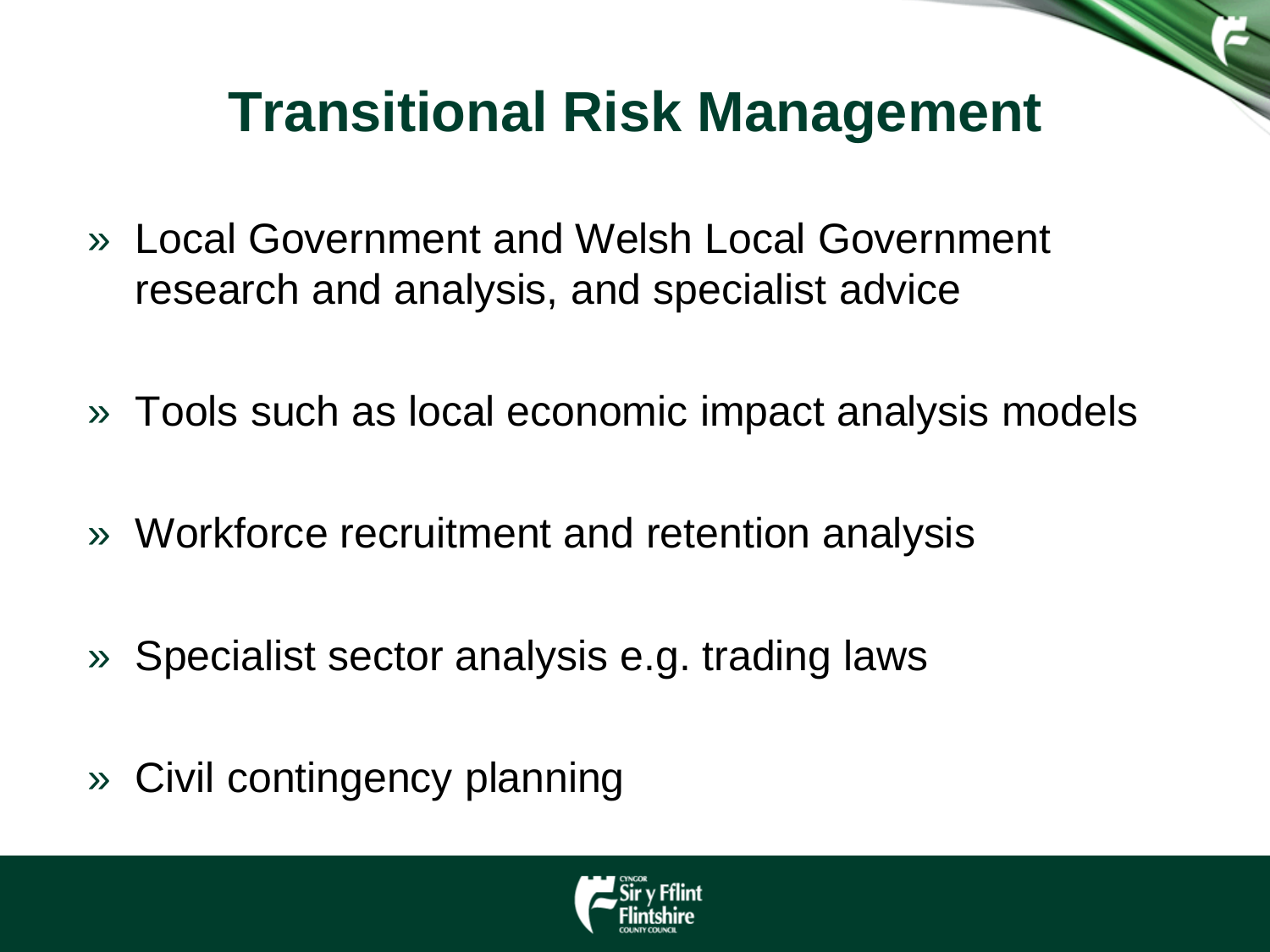# **Types of Risks**

- » **Economic:** performance of local companies in international markets; access to good and services; migrancy of workers; investment decisions by multiinternational companies; future of EU funds
- » **Community:** community tensions; continuity of supplies of international goods and services; travel restrictions and new arrangements
- » **Institutional:** access to goods and services and fluctuation in prices; risks to recruitment and retention in direct and commissioned services e.g. social care; legal and procurement; fluctuation in financial markets e.g. treasury management; civil contingencies planning
- » **Civil Contingencies:** e.g. border controls; shortages in the ready supply of goods; Pan-European security

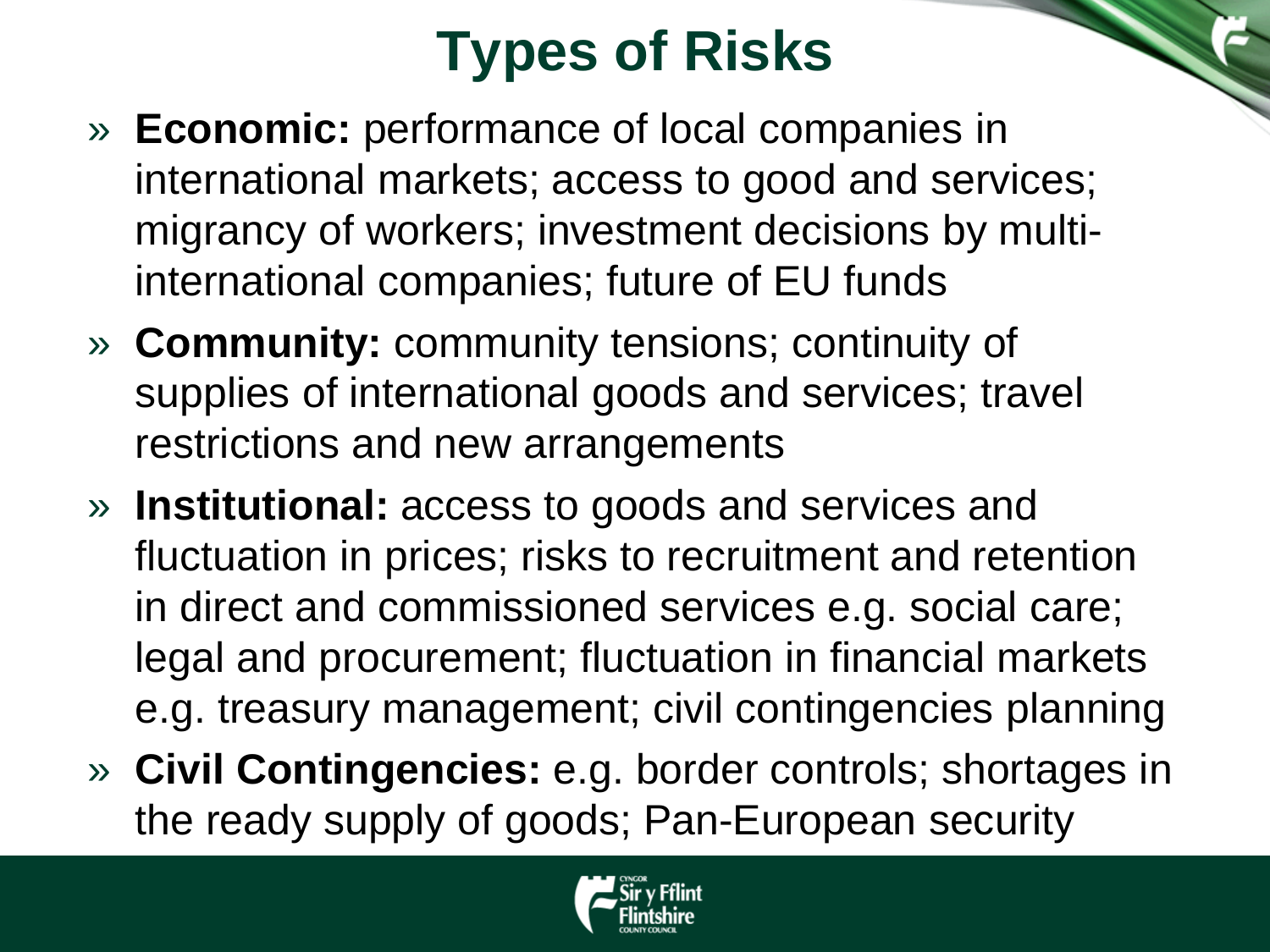### **Our Ongoing Role**

- » Work with Welsh Local Government Association and Welsh Government on collective planning
- » Regional work on contingency planning with the Local Resilience Forum
- » Management of regional planning as the specific risks become clearer
- » Public advice and assurance